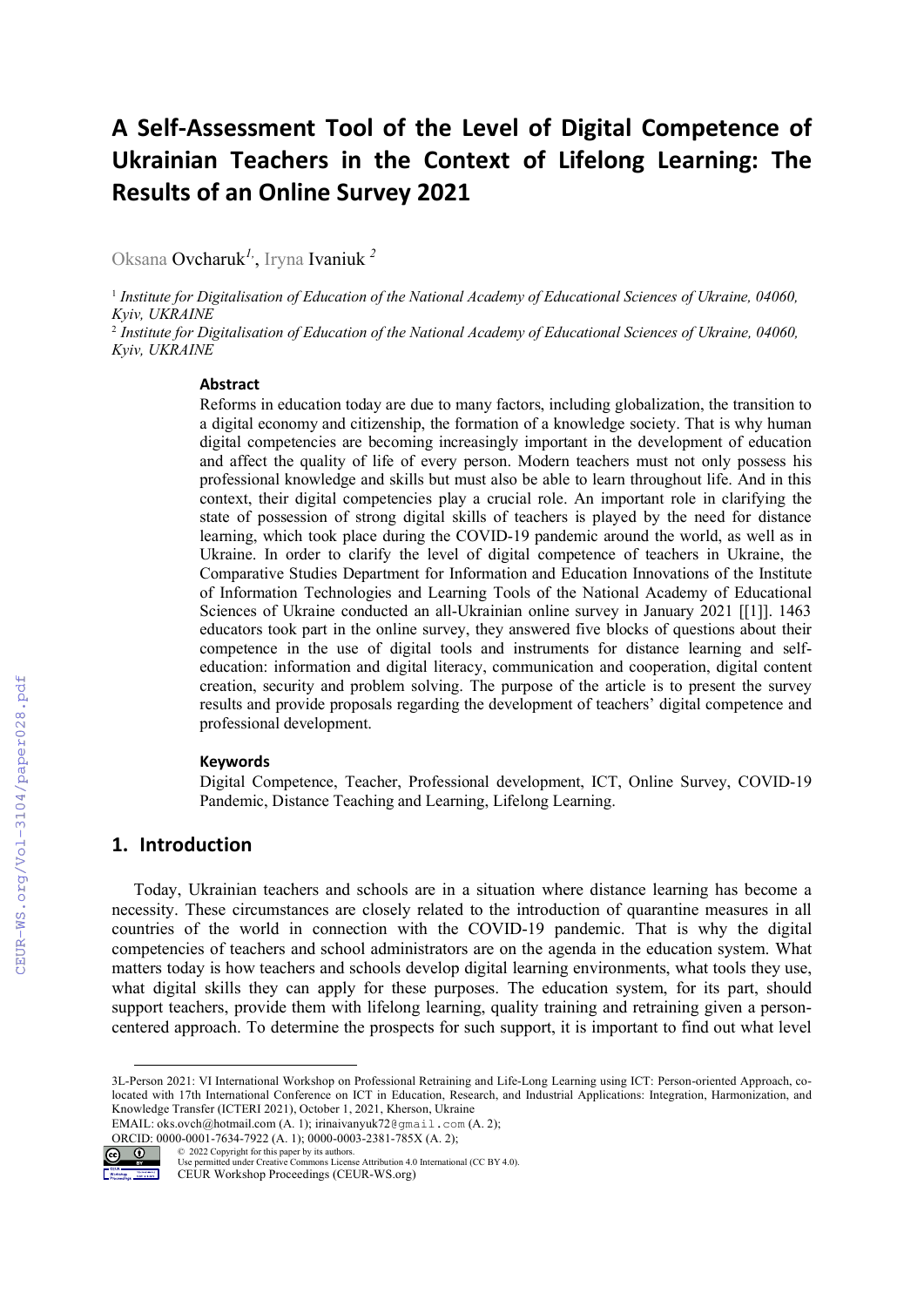of digital competence teachers have, how they assess it, and whether they can develop their digital skills on their own.

An online survey was aimed at implementing the following tasks: identifying public opinion of general secondary school teachers and school administrators about the problems, needs, and challenges that arise during distance and blended learning in quarantine; determining the degree of readiness of teachers to use online tools and online resources during distance and blended learning in quarantine; comparison of the results of the 2021 survey on the use of online tools and online resources with the results of the first survey in the spring of 2020 [[2]]; determining the level of digital competence of teachers through self-assessment based on the DigComp 2.0, 2.1 [[2]] and the international practice [[5]]; providing appropriate recommendations to stakeholders based on an assessment of the situation during the quarantine. An online survey revealed the level of development of teachers' digital competence, their ability to carry out self-assessment. The obtained results of the research allowed formulating recommendations for institutions that conduct trainings for teachers and their professional development, as well as for school principals on the use of ICT for the organization of distance learning.

#### 2. Literature Review

The problems of using ICT for distance learning by teachers in educational institutions are covered in the works of researchers V.Yu. Bykov, O. Yu. Burov, О.М. Spirin, V.I. Lugovy, V.V. Oliynyk, N.P Morse, M.P Shyshkina, S.H. Lytvynova and others [[6]; [7]; [12]]. These researchers raise questions about the methodology of using digital tools, creating a digital environment for teachers and students. The main issue, researchers consider the creation of the necessary educational and methodological support of the process of creating a digital environment of the educational institution, determining the structure of such an environment and its main components.Issues of formation of digital competence of teachers are covered in the works of M.P.Leshchenko, I.V. Ivaniuk, O.O. Gritsenchuk, N.V. Soroko, O.V. Ovcharuk and others [[1]; [2];[4];[6];[8]; [9]; [10]]. The focus of researchers is on international approaches, as well as on the components of the teacher's digital competence. In their works, scientists emphasize the need to harmonize the framework for the development of digital competence of students and teachers with international approaches and the need to create effective mechanisms for assessing the level of digital literacy of educators in Ukraine.

### 2.1. Research Method

A phenomenon study of the development of teachers' digital competence; a systematic approach to information retrieval; the data gathering about the readiness of teachers towards the use of ICT tools and their problems were applied. An online questionnaire was based on European documents, including the DigComp 2.0 and 2.1 (2017) [[2]]. Importance was given to the analysis, synthesis of information based on common scientific methods of analysis and synthesis. In addition, computational methods of information processing were applied during the data processing online survey.

#### 2.1.1. Research results

The study was conducted in the period from 10.01.2021 to 10.03.2021.The empirical data of the online survey was collected from 12.01.2021 to 28.02.2021.Teachers from the following regions took part in the online survey: Vinnytsia, Volyn, Dnipropetrovsk, Donetsk, Zakarpattia, Zaporizhia, Zhytomyr, Ivano-Frankivsk, Kyiv, Kirovohrad, Luhansk, Lviv, Mykolaiv, Odesa, Poltava, Rivne, Sumy, Ternopil,Kharkiv, Kherson, Khmelnytsky, Cherkasy, Chernivtsi, and Kyiv.Thus, geographically the online survey covered East, West, South, North and Center of Ukraine. The study covers a non-representative sample of the target group. A random type of sample was used to conduct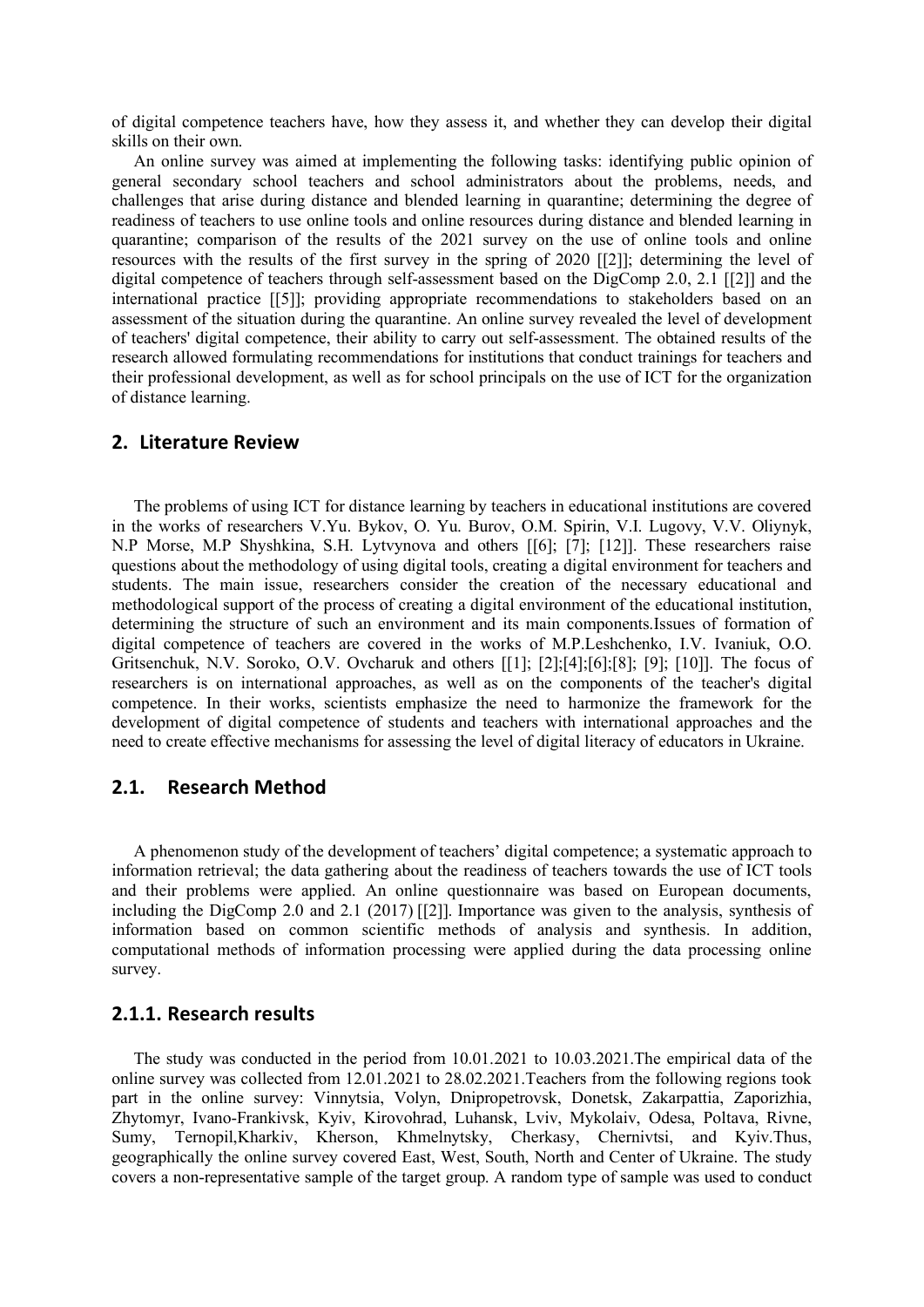an online survey of teachers. The number of respondents is 1463 people, including 1298 women and 149 men. The survey identified three main age categories: 40-55 years - 42.6%; 26-40 years - 32.9%; 55 and older - 20.5%. By type of educational institutions among the respondents - the most representatives of such institutions are secondary school - 67.2%, lyceum - 13.9%; educational complex - 10.3%; gymnasium - 3.4%. Distribution of respondents by type of settlements is the following: 46.8% - city; 36.7% - village; 16.5% is an urban-type settlement.

The form of the online questionnaire was filled in only at one's own request.The survey was anonymous. The questionnaire was published on the websites of the IITLT of the NAES of Ukraine, the website of the Presidium of the National Academy of Educational Sciences of Ukraine, the inservice teacher training institutes mailing list, and through the Facebooksocial network.All study participants were informed about the objectives of the study.

The analysis and interpretation of quantitative data was carried out using the methods of descriptive and mathematical statistics, the results are presented in the form of diagrams and their interpretations, which are arranged in the relevant thematic blocks. The general scientific approaches to the analysis of the results are outlined in the "Regulations on the Procedure for Forming, Conducting and Controlling the Performance of Scientific Research and Scientific and Technical (Experimental) Developments at the National Academy of Pedagogical Sciences of Ukraine" from December 20, 2018). These approaches are the followings: novelty and relevance; compliance with the priorities of state policy and thematic areas of research and scientific and technical development; practical usefulness, possibility of implementation of the given recommendations and conclusions; availability of previous experience and achievements of scientists in performing scientific research.

As was stated above, all questions are based on international approaches, including the Digital Competence Framework for Citizens: Eight Skills with Examples of Use (DigComp 2.1: Digital Competence Framework for Citizens) [[2]], and adapted to the current version of the online questionnaire [[1]]. The DigComp 2.1 includes the following levels: basic user, independent user, professional user. It outlines five areas of this competence: information and digital literacy, communication and collaboration, digital content creation, security, and problem solving. The study was constructed according these areas and levels.

In the area of "*Information and digital literacy*" when asked about the ability to search for information, 33.9% of respondents said that they can do search for information in the Internet using a search engine that corresponds to the basic level of the user; 44.6% of respondents said that they can use different search engines to find information that corresponds to the level of an independent user; 21.5% of respondents said that they can use advanced search strategies to find reliable information in the Internet, for example, using web channels that corresponds to the level of a professional user(see Fig.1).



Figure 1: The sample of the answers of the respondents about the area of "Information and digital literacy".

When asked about the ability to assess the accuracy of information during a search 30.5% of respondents stated that they know that not all information on the network is reliable, which corresponds to the basic level of the user; 22.3% of respondents stated that they use some filters when searching to compare and evaluate the reliability of information they find that corresponds to the level of an independent user; 47.1% of respondents said they could assess the accuracy of the information using a number of criteria that meet the level of a professional user.

When asked about the ability to store the information found, 23.7% of respondents said that they can save files or content and receive them after saving, which corresponds to the basic level of the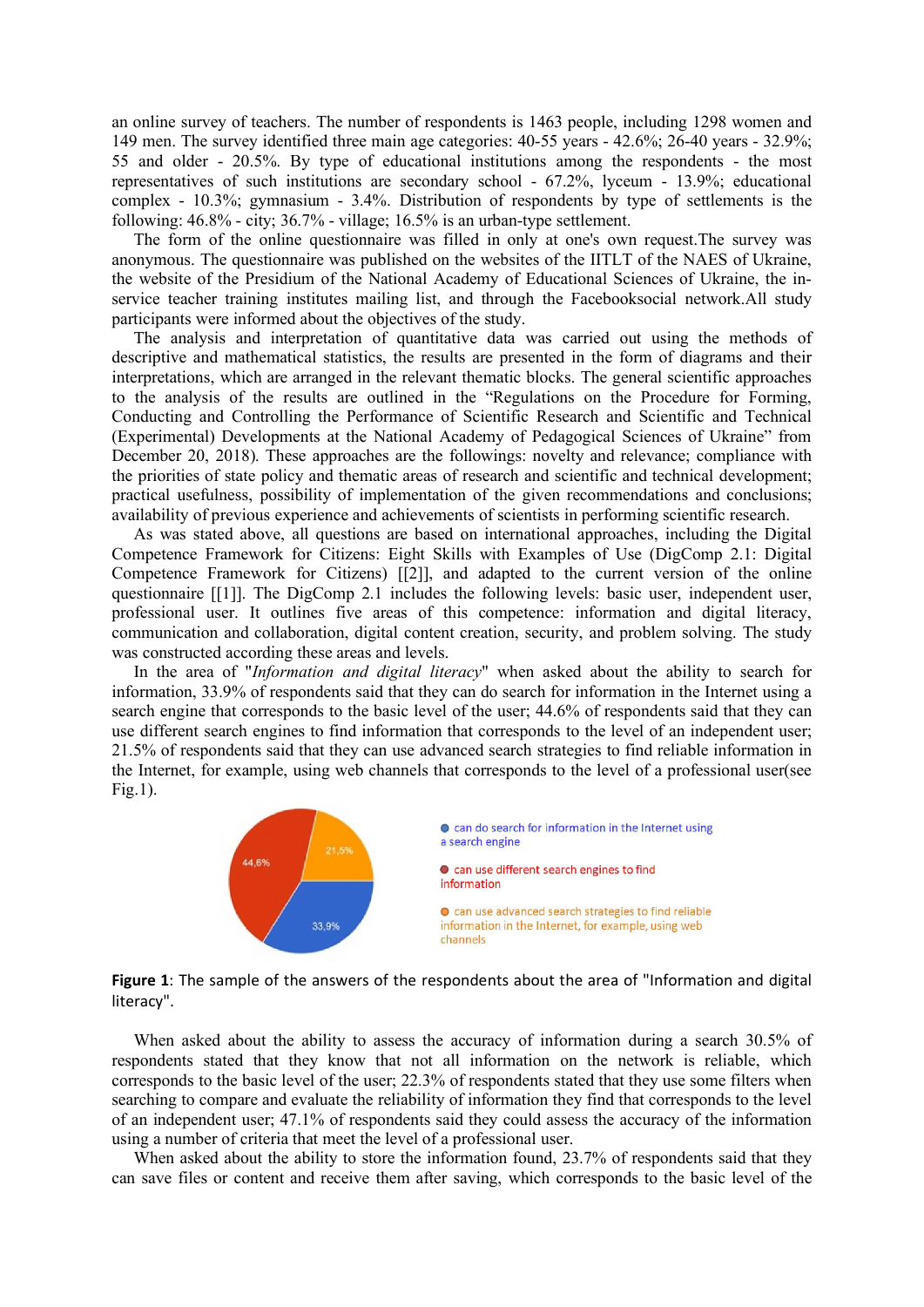user; 28% of respondents stated that they classify information methodically using folders; back up information or files that store that corresponds to the level of the independent user; 48.3% of respondents stated that they can store information found on the Internet in various formats; can use cloud storage services that correspond to the level of a professional user.

In the field of "*Communication and Cooperation*" on the question of the ability to communicate using various means of communication 21.8% of respondents said that they can communicate with other users via Skype or chat - using basic functions (eg, voice messages, SMS, text exchange), which corresponds to the basic level of the user; 11.5% of respondents said that they could use the advanced features of several means of communication (for example, using Skype and file sharing), which corresponds to the level of an independent user; 66.7% of respondents said that they actively use a wide range of means of communication (e-mail, chat, SMS, instant messaging, blogs, micro-blogs, social networks) for online communication, which corresponds to the level of a professional user(see Fig.2).



Fig.2. The sample of the answers of the respondents about the area of "Communication and Cooperation".

When asked about the ability to create and manage content using collaboration tools, 27.1% of respondents said that they can share files and content using simple tools that correspond to the basic level of the user; 50.1% of respondents indicated that they could use collaboration tools and distribute, for example, shared documents / files created by other people, which corresponds to the level of an independent user; 22.8% of respondents said that they can create and manage content using tools for collaboration (eg, project management systems, spreadsheets on the Internet), which corresponds to the level of a professional user.

When asked about the ability to use online services 22.1% of respondents stated that they can use online services (e.g. e-banks, e-governments, e-hospitals, etc.), which corresponds to the basic level of the user; 44% of respondents stated that they use the functions of online services (e.g., public services, e-banking, online stores, etc.), which corresponds to the level of an independent user; 34% of respondents said that they take an active part in online spaces and use several online services (eg, public services, e-banking, online store, etc.), which corresponds to the level of a professional user.

When asked about the available knowledge and ability to use online tools for collaboration 30.3% of respondents stated that they know social networking sites and online collaboration tools, which corresponds to the basic level of the user; 23% of respondents stated that they pass on knowledge to other users on the Internet (for example, through social networking tools or in online communities), which corresponds to the level of an independent user; 46.7% of respondents stated that they can use additional functions of communication means (e.g. video conferencing, data exchange, sharing), which corresponds to the level of a professional user.

In the field of "*Digital content creation*" when asked about the ability to create multimedia content in different formats using various digital tools and environments, 55.6% of respondents said that they can create simple digital content (eg text, tables, images, audio files) in at least one format using digital tools that corresponds to the basic level of the user; 38.1% of respondents said that they can create complex digital content in various formats (eg text, tables, images, audio files) and use tools to create web pages or blogs that correspond to the level of an independent user; 6.3% of respondents said that they can produce complex multimedia content in different formats, using a variety of digital tools and environments, can create a website using a programming language that corresponds to the level of a professional user(see Fig.3).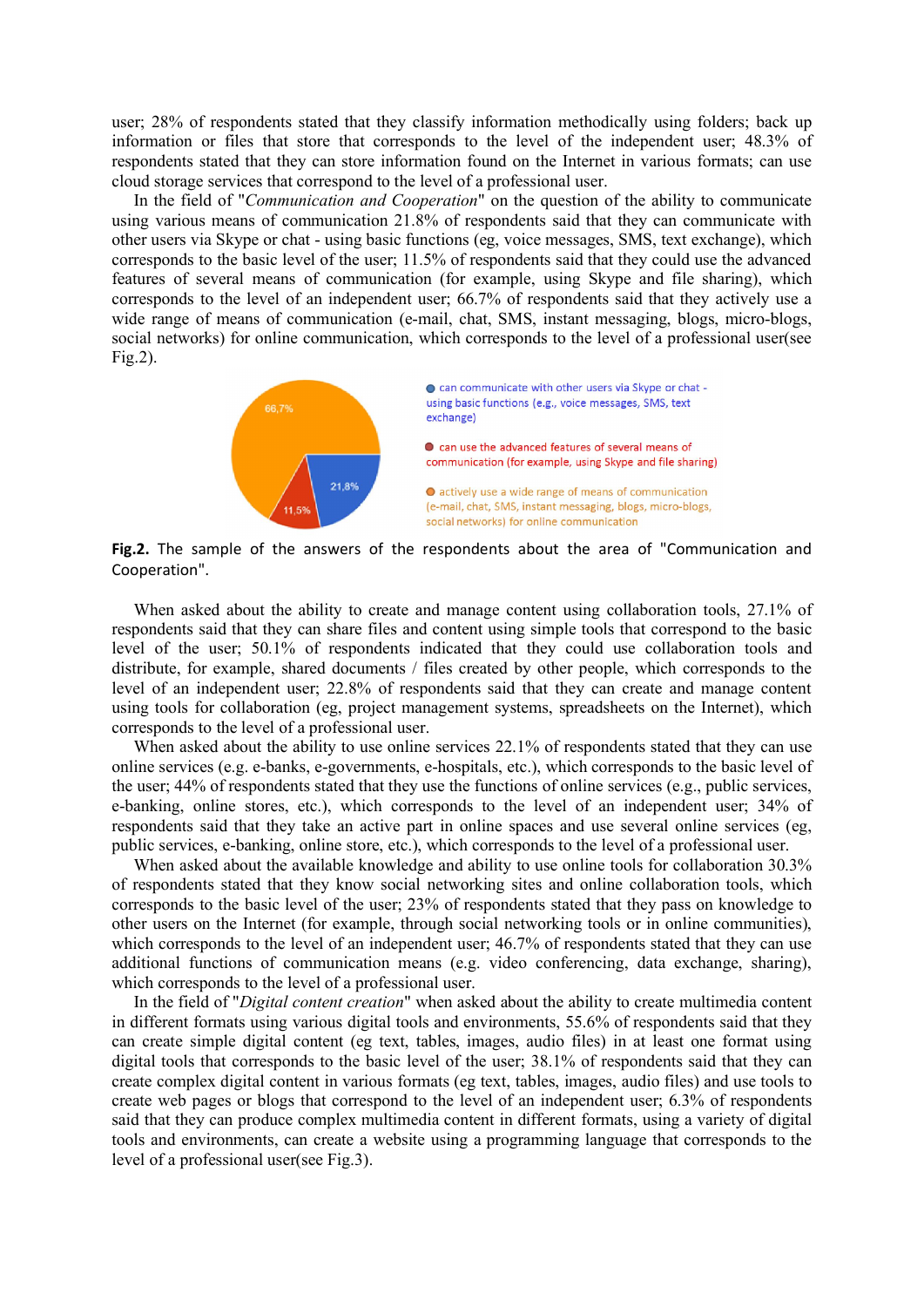

● can create simple digital content (eg text, tables, images, audio files) in at least one format using digital tools

Can create complex digital content in various formats (e.g. text, tables, images, audio files) and use tools to create web pages or blogs

● can produce complex multimedia content in different formats, using a variety of digital tools and environments, can create a website using a programming language

Fig.3. The sample of the answers of the respondents about the area of "Digital Content creation".

When asked about the ability to use the formatting features of content and various tools, 27.6% of respondents said that they can make basic editing of content created by other users (for example, add and remove), which corresponds to the basic level of the user; 63.4% of respondents stated that they can apply basic formatting (for example, insert links, charts, tables) to content created by themselves or other users that corresponds to the level of an independent user; 8.8% of respondents said that they can use the functions of advanced formatting of various tools (eg, merging e-mail, merging documents of different formats, using advanced formulas, macros), which corresponds to the level of a professional user.

When asked about the knowledge regarding the rules of using content in accordance with copyright protection, 44.7% of respondents said that they know that content can be protected by copyright, which corresponds to the basic level of the user; 42.9% of respondents stated that they know how to refer to and use copyrighted content that corresponds to the level of an independent user; 12.4% of respondents said that they know how and when to apply for licenses and copyrights, which corresponds to the level of a professional user.

When asked about programming skills 67.7% of respondents said that they can change simple software functions by changing the default settings, which corresponds to the basic level of the user; 25.3% of respondents stated that they know the basics - the principles of one programming language, which corresponds to the level of an independent user; 7% of respondents said that they can use several programming languages. I know how to design, create and modify databases with a computer tool that matches the level of a professional user.

In the area of *Safety*, when asked about the ability to protect the system of devices and programs, 54.7% of respondents said that they can take basic steps to protect their devices (eg, use of antivirus and password), which corresponds to the basic level of the user; 32.5% of respondents stated that they can install security programs on devices that use to access the Internet (eg, antivirus, firewall), which corresponds to the level of an independent user; 12.8% of respondents said that they often check the security configuration and systems of devices and / or programs that they regularly use to access the Internet, which corresponds to the level of a professional user(see Fig.4).





When asked about the ability to protect personal information on their digital devices, 47.3% of respondents said they knew that credentials (username and password) could be stolen and that they should not disclose personal information on the Internet, which corresponds to the basic user level; 34.9% of respondents stated that they use different passwords to access equipment, devices and digital services, periodically changing them to match the level of the independent user; 17.9% of respondents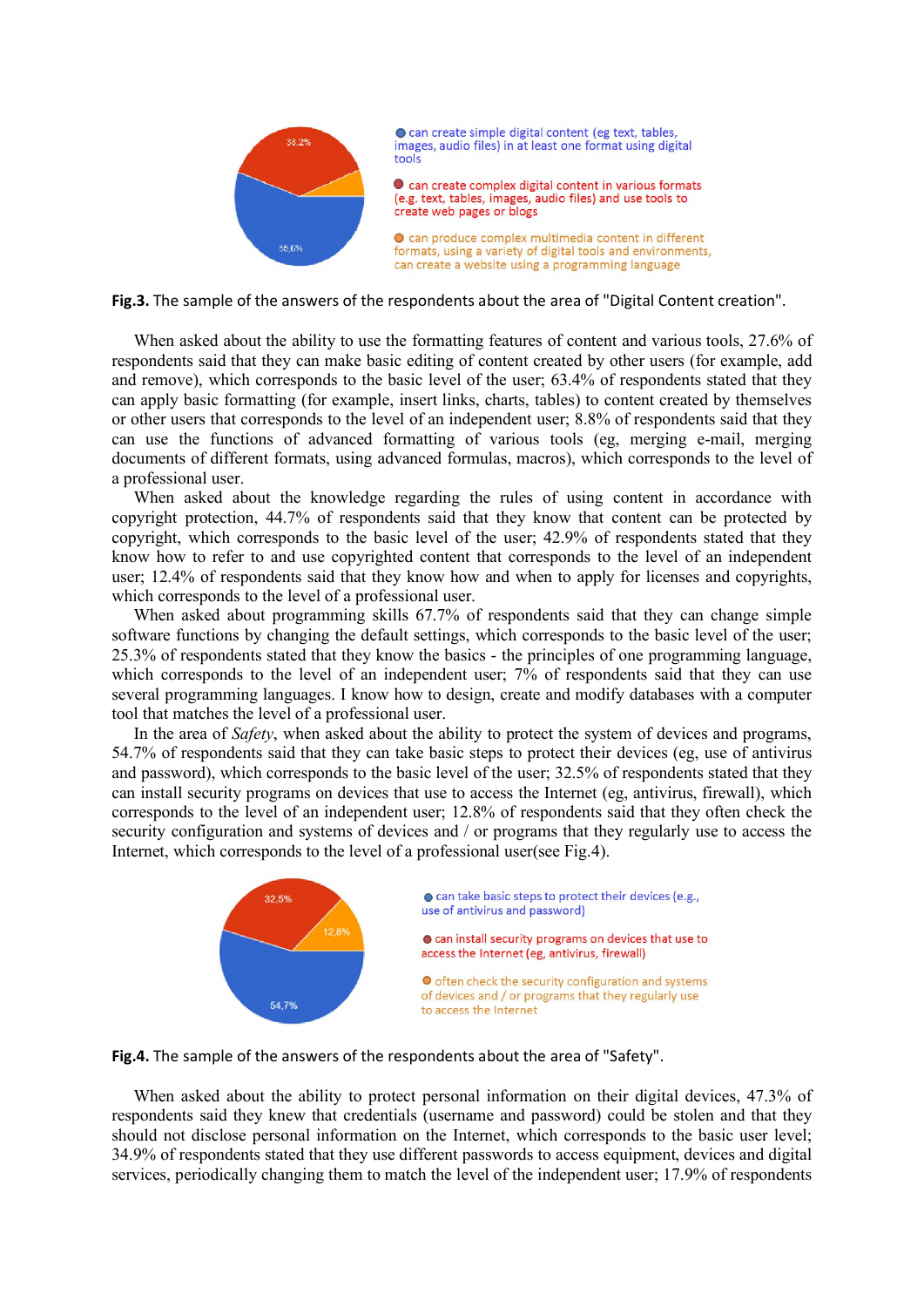said they know how to react if a computer is infected with a virus, can configure or change the antivirus and configure the security of their digital devices, which corresponds to the level of a professional user.

When asked about the ability to use ICT safely for their own health, 22.1% of respondents said that they know that the use of digital technologies has too much impact on their health, which corresponds to the basic level of the user; 34% of respondents stated that they understand the health risks associated with the use of digital technologies (for example, the risk of dependence), which corresponds to the level of the independent user; 43.9% of respondents said that they can use ICT in such a way as to avoid health problems (physical and psychological), which corresponds to the level of a professional user.

When asked about knowledge about the impact of digital technologies on everyday life and the environment, 12.5% of respondents said that they take basic measures to save energy, which corresponds to the basic level of the user; 44% of respondents said that they understand the positive and negative impact of technology on the environment, which corresponds to the level of the independent user; 43.5% of respondents stated that they have an informed view on the impact of digital technologies on everyday life and the environment, which corresponds to the level of a professional user.

In the area of "*Problem Solving*", when asked about the ability to solve problems that arise when using digital technologies, 56.5% of respondents said that they find support when a technical problem arises or when a new program is used that meets the basic level of the user; 37.3% of respondents said that they can solve most of the problems that most often arise when using digital technology, which corresponds to the level of independent user; 6.2% of respondents said that they can solve almost all the problems that arise when using digital technologies, which corresponds to the level of a professional user(see Fig.5). When asked about the ability to choose and use an appropriate digital tool or service to solve non-technical problems, 42.6% of respondents know that digital tools can help solve problems that correspond to the basic level of the user; 36.9% of respondents stated that they can use digital technologies to solve non-technical problems, which corresponds to the level of an independent user; 20.6% of respondents said that they can often choose the right tool, device, application, software or service to solve non-technical problems that corresponds to the level of a professional user.



Fig.5. The sample of the answers of the respondents about the area of "Problem solving".

When asked about the ability to choose and use an appropriate digital tool to solve technological problems, 54.7% of respondents said that they can use familiar tools to solve a technological problem that corresponds to the basic level of the user; 38.6% of respondents said that they can solve technological problems by studying the settings of programs or tools that correspond to the level of an independent user; 6.7% of respondents said that they know about new technological developments and understand how new tools work, which corresponds to the level of a professional user.

On the question of awareness of the need to update skills in the field of digital technologies 36.6% of respondents said that they are aware of the need to regularly update their skills in the field of digital technology, which corresponds to the basic level of the user; 47.5% of respondents said that they regularly update their skills in the field of digital technology, know their limitations and try to fill the gaps that correspond to the level of an independent user; 15.9% of respondents said that they often update their skills in the field of digital technology to reduce their limitations and increase knowledge in this area, which corresponds to the level of a professional user.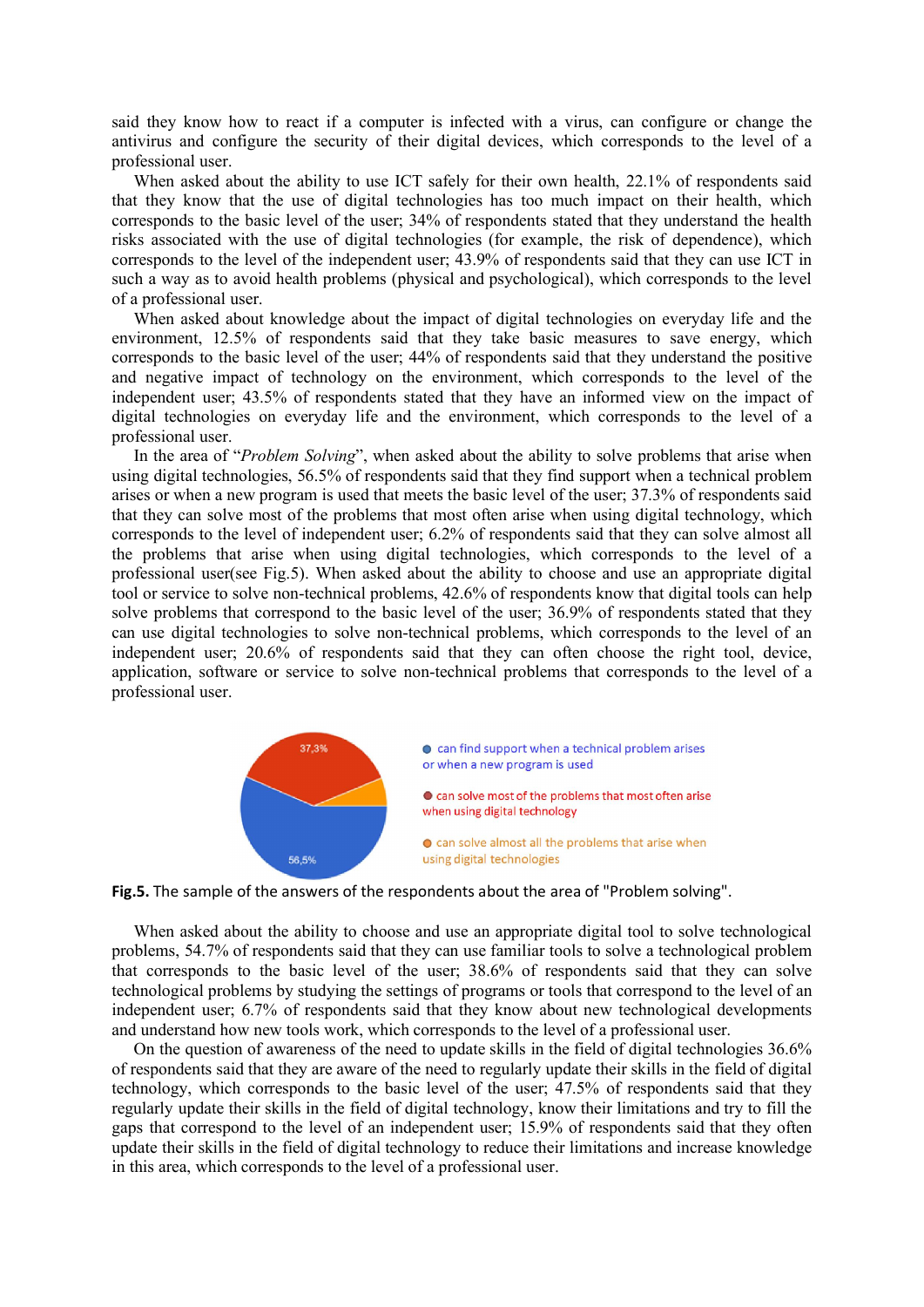The results obtained by teachers' self-assessment of the level of digital competence indicate the following.

A positive trend is observed in the field of "Information and digital literacy". The vast majority of teachers are able to search for information at the level of independent (44.6%) and professional (21.5%) users; assess the reliability of information at the level of professional (47.1%) and independent (22.3%) user; store the found information at the level of professional (48.3%) and independent (28%) user. Approximately 29% of respondents have a basic user level and need advanced training.

In the field of "Communication and Cooperation" teachers also have high levels. The vast majority of respondents are able to communicate using various means of communication at the level of professional (66.7%) and independent (11.5%) user; create and manage content at the level of independent (50.1%) and professional (22.8%) users; use online services at the level of independent (44%) and professional (34%) users; know and are able to use online tools for cooperation at the level of professional (46.7%) and independent (23%) user. Approximately 25% of respondents have a basic user level and need advanced training.

In the field of "Digital Content Creation" the situation with the existing levels of digital competence of teachers is changing. The vast majority of respondents are able to create multimedia content in different formats, using a variety of digital tools and environments at the level of basic (55.6%) and independent (38.1%) user; use the formatting functions of content and various tools at the level of independent (63.4%) and basic (27.6%) user, know the rules of using content in accordance with the protection of copyright legal levels of basic (44.7%) and independent (42.9%) ) user; have programming skills at the level of basic (67.7%) and independent (25.3%) users. On average, only 8% of respondents have the level of a professional user. It is in this area that problems arise that affect the formation of a culture of academic integrity in society.

In the area of "Safety", the issues concerned two areas (ensuring the safety of their digital devices and safety related to their own health and the environment) and each of them has different indicators on the levels of digital competence of teachers. The first direction involved the ability to protect the system of devices and programs (baseline - 54.7%, independent level - 32.55) and protect personal information on their digital devices (baseline - 47.3%, independent level - 34.9). The second area included the ability to use ICT safely for one's own health (professional level - 43.9%, independent level - 34%) and knowledge about the impact of digital technologies on everyday life and the environment (independent level - 44%, professional level - On average, 15% of respondents have the level of a professional user to ensure the security of their digital devices and personal data, so this issue should be given more attention.

In the field of "Problem Solving", the professional level of the user is on average 12% of respondents, which indicates certain gaps in the system of professional development of teachers in need of refinement. Half of the respondents have a basic level of user in this area, as evidenced by the following data: the ability to solve problems arising from the use of digital technologies (basic level - 56.5%, independent level - 37.3%); ability to choose and use an appropriate digital tool or service to solve non-technical problems (basic level - 42.6, independent level - 36.9); ability to choose and use the appropriate digital tool to solve technological problems (basic level - 54.7, independent level - 38.6); awareness of the need to update skills in the field of digital technologies (independent level - 47.5, basic level - 47.5).

#### 3. Conclusions and Recommendations

The conducted survey allowed the authors to use the tool of self-assessment of digital competence of teachers based on the Digital Competence Framework for Citizens (DigComp 2.0 and 2.1) and the Digital Competence Framework for educators (DigCompEdu) for the first time in Ukrainian context. Based on the results of the assessment of the current state of the level of teachers' digital competence, the recommendations were developed and presented to stakeholders, in particular, for the network of the in-service teacher training institutions [[8]; [11]]. For these institutions we recommend to introduce the already tested self-assessment tool as a part of the regular and voluntary instruments to help teachers to identify needs and gaps into their level of digital competence. This instrument can be